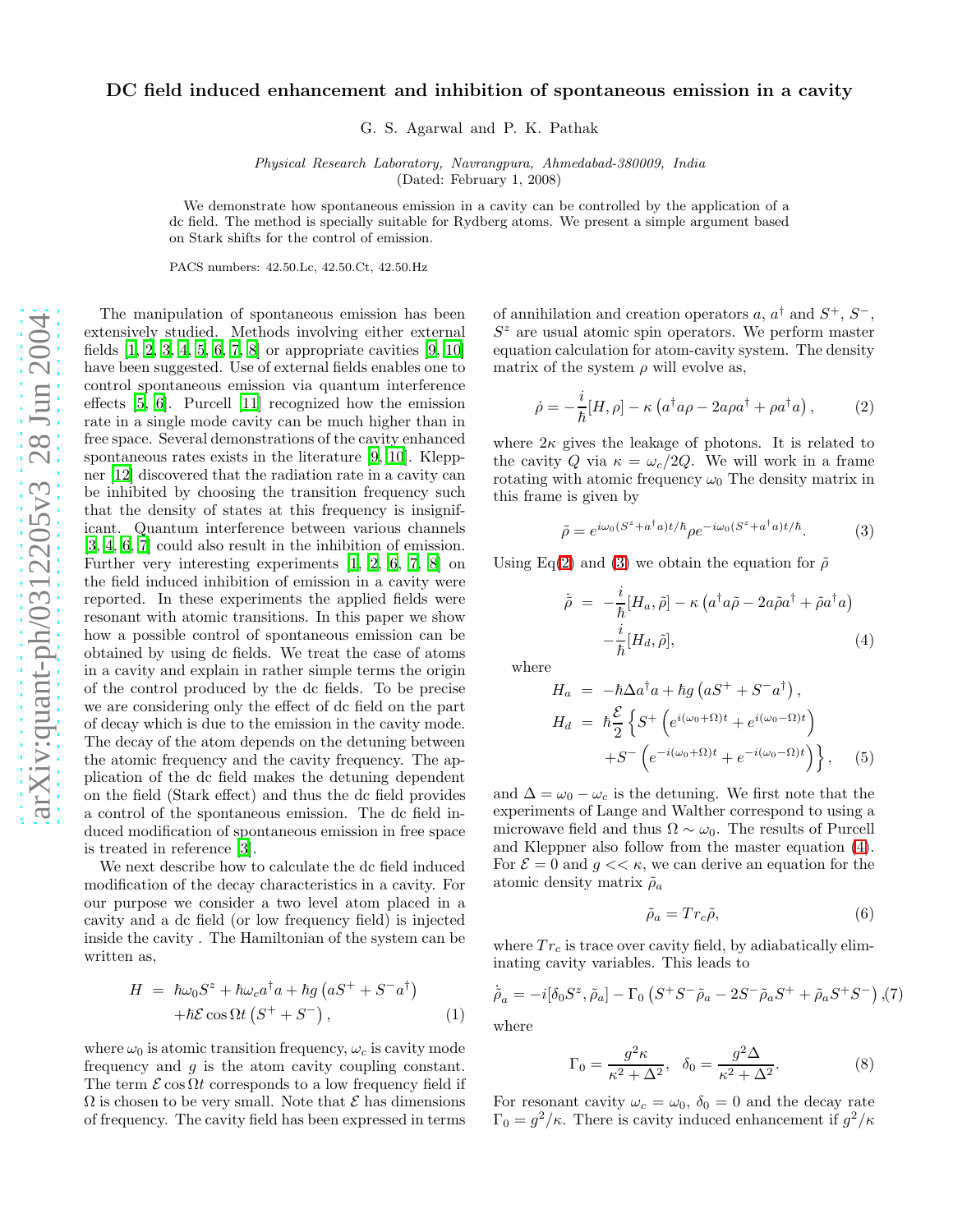2

is greater than the free space decay rate. Note that as the cavity is detuned  $(\Delta \neq 0)$  Γ<sub>0</sub> decreases which is Kleppner's result for a single mode cavity. The first experimental observation of the Purcell effect was made by Goy  $et$ al [\[9\]](#page-3-0). Next we investigate the effect of the applied dc or low frequency field. Note that the last term in the master equation [\(4\)](#page-0-2) is highly oscillating. We do time averaging for this as such terms oscillating at the cavity frequency would not be normally observed. The time averaging is well justified here as all other relevant time scales  $g^{-1}$ ,  $\kappa^{-1}$ ,  $\Delta^{-1}$  are much larger than  $(\omega_0 \pm \Omega)^{-1}$ . The inequality  $\omega_0 >> g$ ,  $\kappa$ ,  $\Delta$  enables us to do the time averaging in a much simpler fashion i.e. we can essentially ignore the terms having  $H_a$  and  $\kappa$  in [\(4\)](#page-0-2). We relegate the details of time averaging to the appendix. The calculation leads to the following time averaged master equation

$$
\dot{\tilde{\rho}} = i \left[ \Delta_e a^\dagger a, \tilde{\rho} \right] - ig \left[ \left( a S^+ + S^- a^\dagger \right), \tilde{\rho} \right] \n- \kappa \left( a^\dagger a \tilde{\rho} - 2a \tilde{\rho} a^\dagger + \tilde{\rho} a^\dagger a \right),
$$
\n(9)

<span id="page-1-0"></span>where

$$
\Delta_e = \Delta + 2\omega_0 \mathcal{E}^2 / (\omega_0^2 - \Omega^2). \tag{10}
$$

We note that the dc field contributes to the Stark shift of the two levels in question. We further note that these two atomic levels can also be shifted because of the interaction of the dc field with other levels. These can be accounted for by introducing the polarizabilities  $\alpha_e$  and  $\alpha_q$  of the levels  $|e\rangle$  and  $|g\rangle$  [\[13,](#page-3-4) [14](#page-3-5)], we can rewrite Eq[\(10\)](#page-1-0) as

$$
\Delta_e = \Delta + \alpha_0 \mathcal{E}_d^2 \; ; \; \; \alpha_0 = \alpha_e - \alpha_g \; ; \tag{11}
$$

where  $\mathcal{E}_d$  is now the dc field in esu. The formulation of the appendix can also be used to produce the well known expressions for the  $\alpha$ <sup>,s</sup>. The value of  $\alpha_0$  is known for many low lying as well as Rydberg transitions. The values of  $\alpha_0$  have been calculated in the literature by converting infinite sums into the solution of differential equations.

The  $Eq(9)$  $Eq(9)$  can be solved assuming that the atom is initially excited and the cavity field is in vacuum state. The  $Eq(9)$  $Eq(9)$  can be converted into a set of coupled equations in terms of the states  $|e, 0\rangle$ ,  $|g, 1\rangle$  and  $|g, 0\rangle$ . The results of the numerical integration are shown in the Fi[g1](#page-1-1) for different values of the parameter  $\Delta_e$ . Clearly there is inhibition as  $\Delta_e$  increases. The effective detuning  $\Delta_e$ changes due to the applied dc field . For a fixed cavity detuning  $\Delta$  the dc field can make  $\Delta_e$  larger or smaller depending on the sign of  $\Delta$ . The results can be understood by deriving analytical results in the bad cavity limit [\[15](#page-3-6)]  $g \ll \kappa$  (and more precisely  $g^2 \ll \kappa^2 + \Delta_e^2$ ). In this limit we can obtain a simpler equation for the atomic density matrix  $\rho_a$  defined by Eq[\(6\)](#page-0-3). The final result for the atomic system is

$$
\dot{\tilde{\rho}}_a = -i[\delta_e S^z, \tilde{\rho}_a] - \Gamma_e (S^+ S^- \tilde{\rho}_a - 2S^- \tilde{\rho}_a S^+ + \tilde{\rho}_a S^+ S^-)(12)
$$

where

$$
\Gamma_e = \frac{g^2 \kappa}{\kappa^2 + \Delta_e^2}, \quad \delta_e = \frac{g^2 \Delta_e}{\kappa^2 + \Delta_e^2}.
$$
 (13)

Here  $\Gamma_e$  is the dc field modified decay parameter and  $\delta_e$ is the net frequency shift. The ratio  $\eta$  of the decays in the presence and absence of dc field is given by

$$
\eta = \frac{\Gamma_e}{\Gamma_0} = \frac{\kappa^2 + \Delta^2}{\kappa^2 + \Delta_e^2}.\tag{14}
$$

Clearly the dc field modifies the decay rate which depends on the detuning. For the cavity resonant to the atomic transition ( $\Delta = 0$ ), using Eq[\(10\)](#page-1-0),  $\eta$  reduces to

$$
\eta = \frac{\kappa^2}{\kappa^2 + \alpha_0^2 \mathcal{E}_d^4} \approx \left(1 + \frac{4\mathcal{E}^4}{\kappa^2 \omega_0^2}\right)^{-1}, \text{ for } \Omega = 0. \quad (15)
$$

<span id="page-1-2"></span>It is clear from the  $Eq(15)$  $Eq(15)$  that dc field inhibits the decay rate. Note that the inhibition starts becoming significant for

$$
\alpha_0 \mathcal{E}_d^2 \sim \kappa. \tag{16}
$$

<span id="page-1-3"></span>Let us estimate the condition  $(16)$  for Na Rydberg transition  $23S_{1/2} \rightarrow 22P_{3/2}$  whose frequency is  $340GHz$ . For the sake of argument we also assume  $\alpha_0 \mathcal{E}_d^2 \sim 2\mathcal{E}^2/\omega_0$ . This transition has a dipole moment  $d \sim 10^{-15}$ esu. The atom is placed in the cavity having one mode resonant to the atomic transition. Let us choose the cavity decay rate  $\kappa = 1 MHz$ . The condition [\(16\)](#page-1-3) then leads to a Rabi frequency  $\mathcal E$  of the order  $400MHz$  which in turn requires a dc field of the order of  $10^{-2}$ esu. We note that the required dc field is small enough so that the perturbative results for the Stark shift hold. We further note that the scalar and tensor polarizabilities are available for some S and P levels of  $Na$  [\[13](#page-3-4), [14](#page-3-5)] though the absolute values for both  $23S_{1/2}$  and  $22P_{3/2}$  level are not available in Fabre *et al* [\[13](#page-3-4)]. However the reported polarizabilities for say 23P level are of the order of few  $MHz/(Volt/cm)^2$ .



<span id="page-1-1"></span>FIG. 1: The probability of the atom remaining in its excited state,  $\rho_{ee} \equiv \langle e, 0 | \rho | e, 0 \rangle$  vs time, for  $\kappa = 5g$ ,  $\Delta = 0$ ,  $\Omega = 0$ , and for the different values of the dc field  $\mathcal{E}_d$ .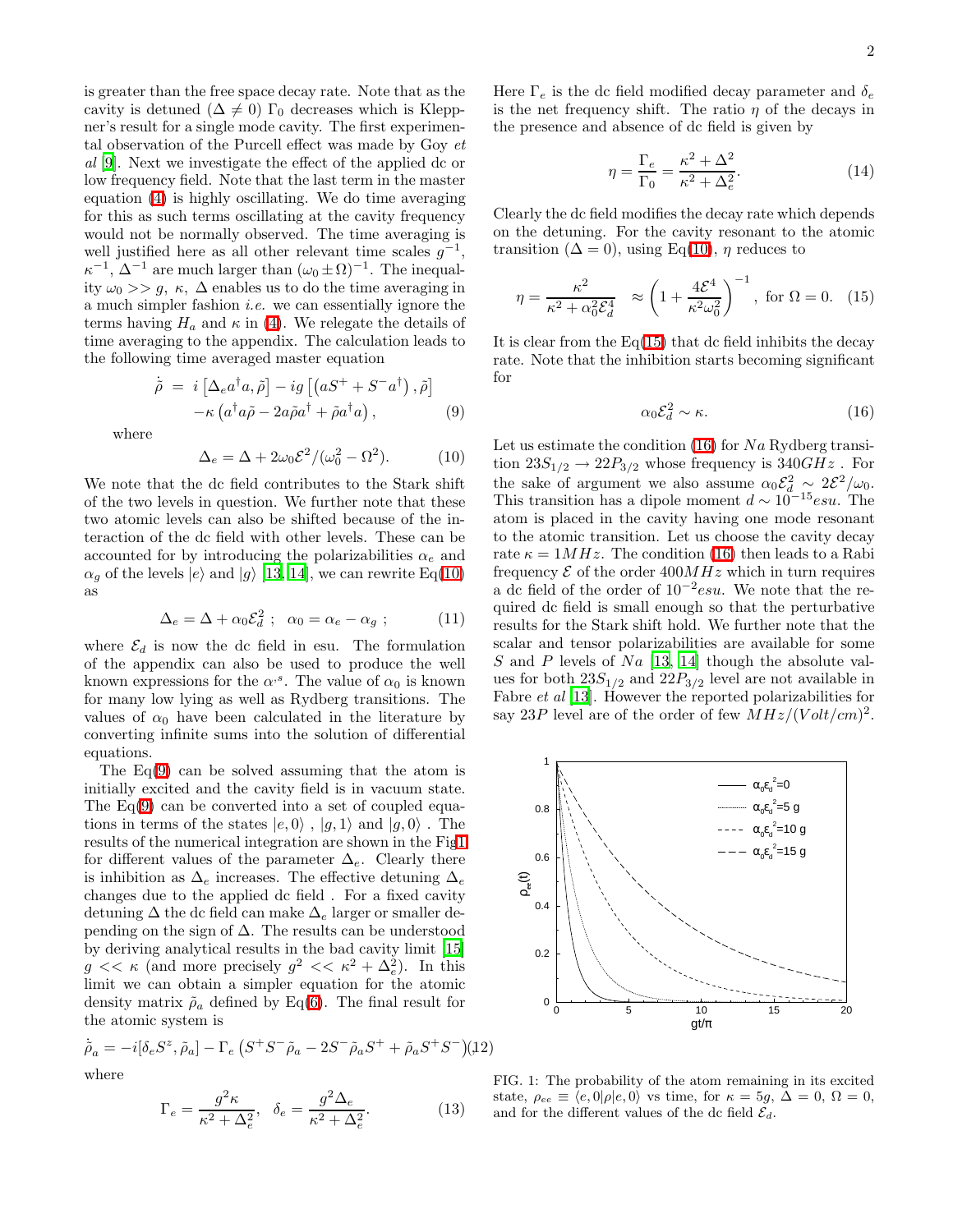Thus the condition [\(16\)](#page-1-3) is realistic and our finding that the dc field can be used to control spontaneous emission, can be implemented by the appropriate choice of the Rydberg transitions,  $[cf$  the condition  $(16)$ . We emphasize that we are discussing the inhibition or enhancement of spontaneous emission on a given transition which is resonant with the cavity. This, for example, is the transition  $23S \rightarrow 22P$  in the experiments of Goy *et. al* [\[9\]](#page-3-0). The authors of ref. [\[9](#page-3-0)] emphasize this as well and it is in the spirit of the original suggestion of Purcell [\[11\]](#page-3-2). It must be noted that the field ionization techniques enable one to study transitions selectively [\[16](#page-3-7)].

In the case of cavities detuned from the atomic transition, spontaneous decay is smaller and the decay rate is given by  $\Gamma = g^2 \kappa / (\kappa^2 + \Delta^2)$ . Further inhibition of decay rate is possible by applying dc field. When cavity is tuned below the atomic transition frequency  $(\Delta \text{ is pos})$ itive) then there is significant inhibition of spontaneous decay, which increases further as the applied dc field is increased. On the other hand when cavity is tuned above the atomic frequency  $(\Delta$  is negative) there is enhancement in the atomic decay *i.e.* on increasing the value of applied dc field the atom decays faster. In Fi[g2](#page-2-8) we



<span id="page-2-8"></span>FIG. 2: The ratio  $(\eta)$  of the decays in the presence and the absence of dc field vs  $\Delta/\kappa$ . The parameters are  $\omega_0 = 3.4 \times$  $10^5 \kappa$  and  $\Omega = 0$ .

show the behavior of the factor  $\eta$  as a function of  $\Delta$  for different values of the dc field. The enhancement as well as inhibition of spontaneous decay occurs depending on whether the cavity is tuned above or below the atomic frequency. The results shown in the Fi[g2](#page-2-8) are consistent with the results obtained by direct solution of the  $Eq(9)$  $Eq(9)$ .

In conclusion we find that in presence of dc field spontaneous emission can be inhibited significantly in the case of cavities resonant to atomic transition. In the case of cavities having negligible mode density around atomic frequency spontaneous emission itself is smaller and the presence of dc field shows significant inhibition or enhancement depending on cavity is tuned below the atomic transition frequency or above the transition frequency.

One of us (GSA) thanks G. Rempe and H. Walther for discussions on this subject.

## APPENDIX A

<span id="page-2-10"></span>We outline how the time averaging is to be done. Let us consider schrodinger equation

$$
\frac{\partial}{\partial t}|\psi(t)\rangle = -\frac{i}{\hbar}V(t)|\psi(t)\rangle, \tag{A1}
$$

<span id="page-2-9"></span>where  $V(t)$  consists of rapidly oscillating terms only so that the time average of  $V(t)$  is zero. Let  $|\psi\rangle$  be written as

$$
|\psi\rangle = |\bar{\psi}\rangle + |\phi\rangle, \tag{A2}
$$

where  $|\bar{\psi}\rangle$  is time averaged part and  $|\phi\rangle$  is the rapidly oscillating part. On substituting  $(A2)$  in Eq  $(A1)$  we find that to the lowest order in  $V(t)$ 

$$
|\phi\rangle = -\frac{i}{\hbar} \int_0^t V(\tau) d\tau |\bar{\psi}\rangle, \tag{A3}
$$

<span id="page-2-11"></span>and

$$
\frac{\partial}{\partial t}|\bar{\psi}(t)\rangle = -\frac{i}{\hbar}\bar{V}(t)|\bar{\psi}\rangle, \tag{A4}
$$

where

$$
\bar{V}(t) = -\frac{i}{\hbar}V(t)\int_0^t V(\tau)d\tau.
$$
 (A5)

The field induced shift term in [\(9\)](#page-1-0) is obtained by using  $Eq(A5)$  $Eq(A5)$ .

- <span id="page-2-0"></span>[1] W. Lange, and H. Walther, Phys. Rev. A 48, 4551 (1993); G. S. Agarwal, W. Lange, and H. Walther, ibid 48, 4555 (1993).
- <span id="page-2-1"></span>[2] W. Lange, H. Walther, and G. S. Agarwal, Phys. Rev. A 50, R3593 (1994).
- <span id="page-2-2"></span>[3] M. Macovei and C. H. Keitel Phys. Rev. Lett. 91, 123601 (2003); J. Evers and C. H. Keitel ibid. 89, 163601 (2002).
- <span id="page-2-3"></span>[4] G. S. Agarwal, M. O. Scully, and H. Walther Phys. Rev.

Lett. 86, 4271 (2001).

- [5] G. S. Agarwal Phys. Rev. A 54, R3734 (1996).
- <span id="page-2-5"></span><span id="page-2-4"></span>[6] H. R. Xia, C. Y. Ye, and S. Y. Zhu ,Phys. Rev. Lett. 77, 1032-1034 (1996) ;S. Y. Zhu and M. O. Scully ,Phys. Rev. Lett. 76, 388 (1996).
- <span id="page-2-6"></span>[7] M. O. Scully, and Shi-Yao Zhu Science 281, 1973 (1998).
- <span id="page-2-7"></span>[8] T.W. Mossberg and M. Lewenstein, in Cavity Quantum Electrodynamics ed. P.R. Berman (Academic, New York,